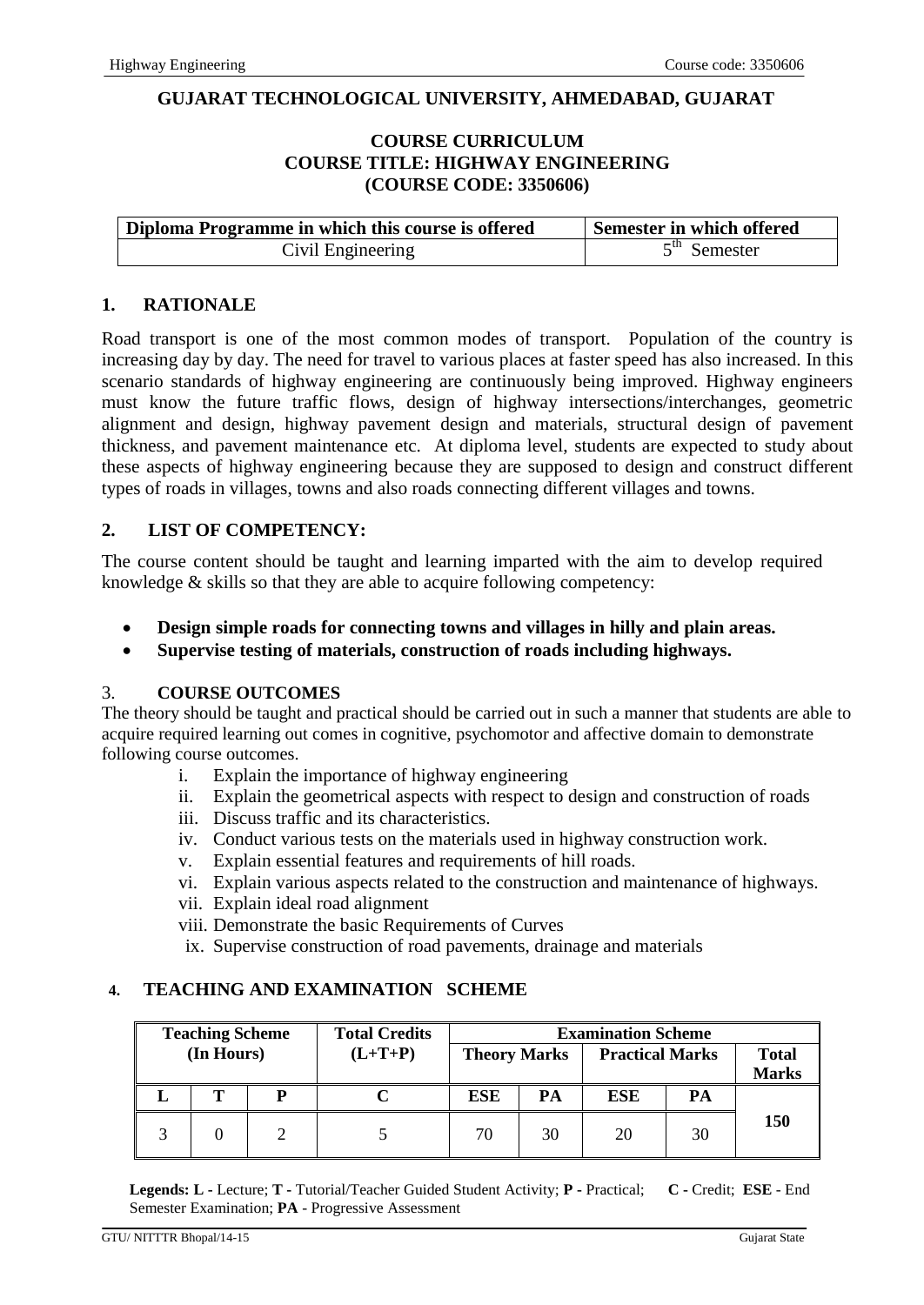# **5. COURSE DETAILS**

| Unit                | <b>Major Learning Outcomes</b> | <b>Topics and Sub-topics</b>                                        |  |  |
|---------------------|--------------------------------|---------------------------------------------------------------------|--|--|
| Unit-I              | (in cognitive domain)          |                                                                     |  |  |
|                     | 1a Discuss various types of    | 1.1 Importance of roads in India $&$ its'                           |  |  |
| <b>Introduction</b> | roads development plans.       | Characteristics.                                                    |  |  |
| to                  | 1b Explain ideal road          | 1.2 Road classifications in India (Nagpur<br>plan $\&$              |  |  |
| <b>Highway</b>      | alignment.                     | Third road development (Lucknow) plan.                              |  |  |
| <b>Engineering</b>  | 1c Comprehend Highway          | 1.3 Fixing location of Urban roads.                                 |  |  |
|                     | Project Report.                | 1.4 Requirements of an ideal road alignment                         |  |  |
|                     |                                | & the factors affecting road alignment.                             |  |  |
|                     |                                | 1.5 Details of highway project report.                              |  |  |
| Unit-II             | 2a Describe various terms      | terms used in Highway                                               |  |  |
| Geometric           | used in Highway and its        | Camber – definition, purpose, types,<br>2.1                         |  |  |
| Design of           | standards.                     | $IRC$ – recommendations.                                            |  |  |
| Highway.            | 2b Demonstrate the basic       | Kerbs, Road margin, road formation, right of                        |  |  |
|                     | Requirements of Curves.        | way.                                                                |  |  |
|                     | 2c Calculate minimum and       | Design speed IRC – recommendations.<br>2.2                          |  |  |
|                     | maximum Super<br>elevation     | Gradient - definition, types IRC -<br>2.3<br>Recommendations.       |  |  |
|                     |                                |                                                                     |  |  |
|                     |                                | Sight distance - definition, types<br>2.4<br>IRC - recommendations. |  |  |
|                     |                                |                                                                     |  |  |
|                     |                                | 2.5<br>Curves - Necessity, types- Horizontal,                       |  |  |
|                     |                                | vertical                                                            |  |  |
|                     |                                | and transition curves, Widening of roads.                           |  |  |
|                     |                                | Super elevation, definition, formula for<br>2.6                     |  |  |
|                     |                                | calculating minimum and maximum<br>2.7                              |  |  |
|                     |                                | Super elevation and method of providing                             |  |  |
|                     |                                | super<br>elevation                                                  |  |  |
|                     |                                | 2.8<br>Simple problems on geometric design of                       |  |  |
|                     |                                | roads.                                                              |  |  |
| Unit–III            | 3a Discuss Highway             | Types of road materials and their Tests -Soil,<br>3.1               |  |  |
| <b>Construction</b> | construction materials         | Aggregates, bitumen, cement concrete, test on                       |  |  |
| of Road             | and their relevant Tests.      | soil sub grade- C B R test, Test on                                 |  |  |
| Pavements,          | 3b Explain pavement            | Aggregate-                                                          |  |  |
| <b>Drainage</b>     | structure.                     | Los Angeles abrasion, Impact, & shape test,                         |  |  |
| and                 | Describe various<br>3c         | test on Bitumen- penetration, Ductility and                         |  |  |
| Materials.          | Equipments used in             | Softening point test.                                               |  |  |
|                     | High Way construction.         | Pavement – Types, Components and structure<br>3.2                   |  |  |
|                     | 3d Explain importance of       | of pavement.                                                        |  |  |
|                     | Drainage and it's              | Construction of bituminous road-Terms<br>3.3                        |  |  |
|                     | Maintenance                    | used -Bitumen, Emulsion, Cutback, Tar,                              |  |  |
|                     | Describe Construction of<br>3e | grades of                                                           |  |  |
|                     | bituminous road                | bitumen, prime coat, tack coat, seal coat,                          |  |  |
|                     | 3f Define following terms      | surface dressing construction, it's Merits $\&$                     |  |  |
|                     | Bitumen, Emulsion,             | demerits.                                                           |  |  |
|                     | Cutback, Tar, grades of        | Construction of cement concrete pavement,<br>3.4                    |  |  |
|                     | bitumen, prime coat, tack      | Construction joints, joints filler $&$ sealers.                     |  |  |
|                     | coat, seal coat                | Equipments used in Highway Construction.<br>3.5                     |  |  |
|                     |                                | Importance, necessity and methods of<br>3.6                         |  |  |
|                     |                                | drainage.                                                           |  |  |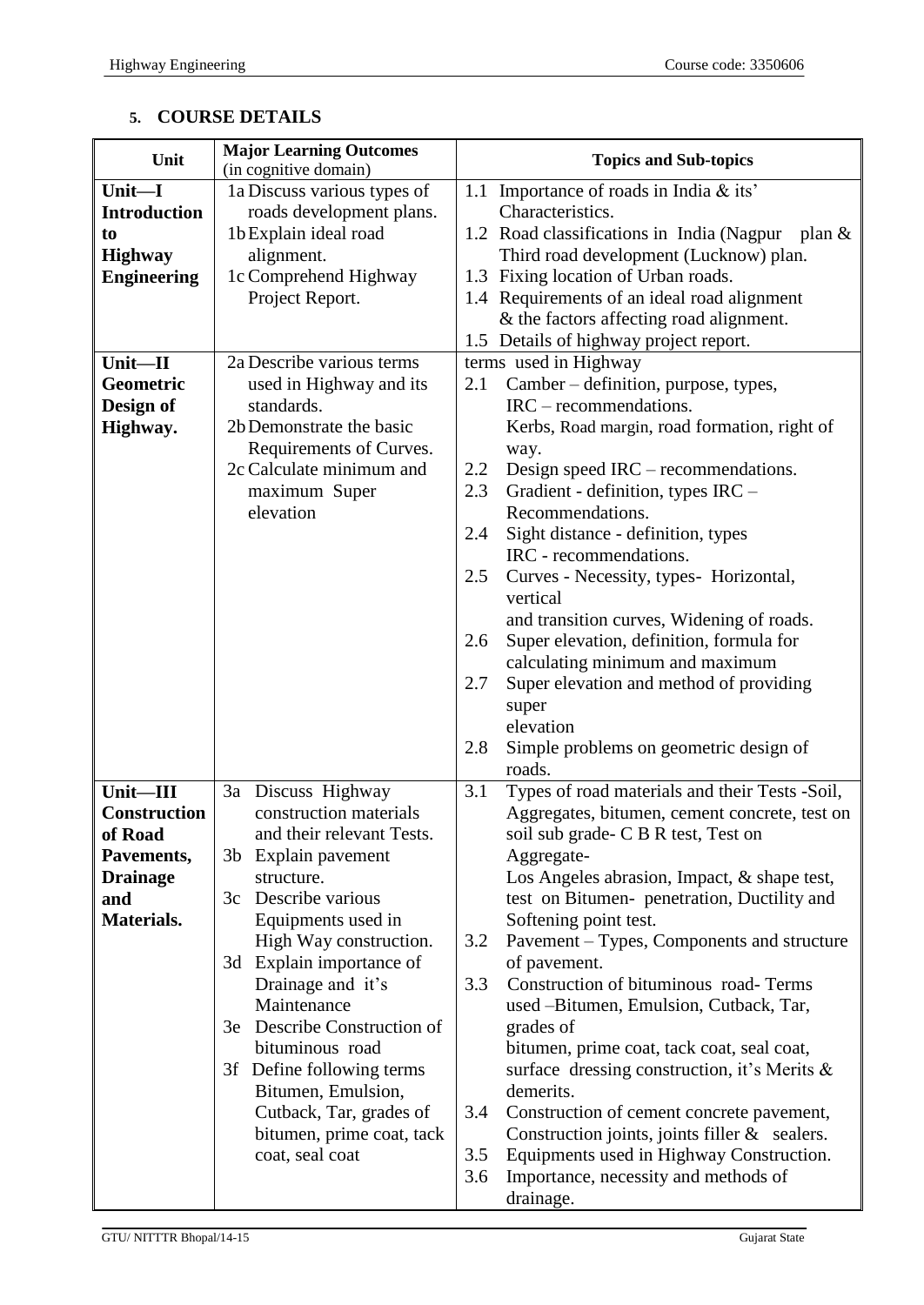| Unit               | <b>Major Learning Outcomes</b> | <b>Topics and Sub-topics</b> |                                                    |  |
|--------------------|--------------------------------|------------------------------|----------------------------------------------------|--|
|                    | (in cognitive domain)          |                              |                                                    |  |
|                    |                                | 3.7                          | Surface drainage – side gutter, catch              |  |
|                    |                                |                              | water drain, surface drainage.                     |  |
|                    |                                | 3.8                          | Sub surface drainage -Longitudinal & cross         |  |
|                    |                                |                              | drains.                                            |  |
| $Unit$ —IV         | 4a Discuss traffic and its     |                              | 4.1 Traffic characteristics and traffic volume     |  |
| <b>Traffic</b>     | characteristics.               |                              | study.                                             |  |
| Engineering.       | 4b Explain causes of accident  |                              | 4.2 Passenger car unit and factors affecting it.   |  |
|                    | with Collision diagram.        |                              | 4.3 Accident studies and its causes, collision     |  |
|                    | 4c Enumerate various traffic   |                              | diagram.                                           |  |
|                    | control devices.               |                              | 4.4 Traffic control devices – road signs, marking, |  |
|                    |                                |                              | Signals, traffic island.                           |  |
|                    |                                |                              | 4.5 Advantages & disadvantages of signals.         |  |
|                    |                                |                              | 4.6 Road intersections, Intersection at Grade,     |  |
|                    |                                |                              | grade                                              |  |
|                    |                                |                              | 4.7 Separators.                                    |  |
| Unit $-V$          | 5a Describe hill roads and its |                              | 5.1 Hill roads, its' components, functions         |  |
| <b>Hill Road.</b>  | component                      |                              | types of curves.                                   |  |
|                    | 5b Explain drainage and        |                              | 5.2 Width of pavement formation, camber,           |  |
|                    | protective works.              |                              | sight distance, widening at curve.                 |  |
|                    | 5c Discuss landslides for      |                              | 5.3 Drainage: Side drains; catch water drains,     |  |
|                    | Causes & Prevention            |                              | cross drains, retaining wall & breast wall.        |  |
|                    | 5d Classify landslides         |                              | 5.4 Construction procedure of hill roads.          |  |
|                    |                                |                              | 5.5 Causes of landslides & its classification.     |  |
|                    |                                |                              | 5.6 Prevention of landslides.                      |  |
| Unit-VI            | 6a Comprehend necessity of     |                              | 6.1 Flexible & Rigid pavement failures and their   |  |
|                    | road maintenance.              |                              | causes.                                            |  |
| <b>Maintenance</b> | 6b Explain pavement            |                              | 6.2 Need for high way maintenance.                 |  |
| and Repair         | failures.                      |                              | 6.3 Classification of maintenance.                 |  |
| of Roads.          | 6c. Classify maintenance       |                              | 6.4 Special repair of flexible & Rigid pavements.  |  |
|                    | 6d Discuss Maintenance         |                              |                                                    |  |
|                    |                                |                              |                                                    |  |
|                    | and repairs of pavements.      |                              |                                                    |  |

# **6. SUGGESTED SPECIFICATION TABLE WITH HOURS & MARKS (THEORY)**

| Unit         | <b>Unit Title</b>                                          |                 | <b>Distribution of Theory Marks</b> |               |       |              |
|--------------|------------------------------------------------------------|-----------------|-------------------------------------|---------------|-------|--------------|
|              |                                                            | <b>Teaching</b> | R                                   | U             |       | Total        |
|              |                                                            | <b>Hours</b>    | Level                               | Level         | Level | <b>Marks</b> |
|              | Introduction to Highway Engineering                        | 4               |                                     |               |       |              |
| $\mathbf{I}$ | Geometric design of Highway                                | 8               | $\mathcal{D}_{\mathcal{L}}$         | 3             | 10    | 15           |
| III          | Construction of road pavements,<br>drainage and materials. | 8               | $\overline{2}$                      | 5             | 13    | 20           |
| IV           | Traffic Engineering.                                       | 8               | $\mathcal{D}_{\mathcal{L}}$         | $\mathcal{R}$ | 5     | 10           |
| $\mathbf{V}$ | Hill Road.                                                 | 6               | $\overline{2}$                      | 3             | 5     | 10           |
| VI           | Maintenance and Repair of Road.                            | 8               |                                     | ◠             | ⇁     | 10           |
| <b>Total</b> |                                                            | 42              | 70<br>10<br>$\overline{17}$<br>43   |               |       |              |

**Legends:**  $R =$  Remember;  $U =$  Understand;  $A =$  Apply and above levels (Bloom's revised taxonomy)

**Note:** This specification table shall be treated as only general guideline for students and teachers. The actual distribution of marks in the question paper may vary slightly from above table.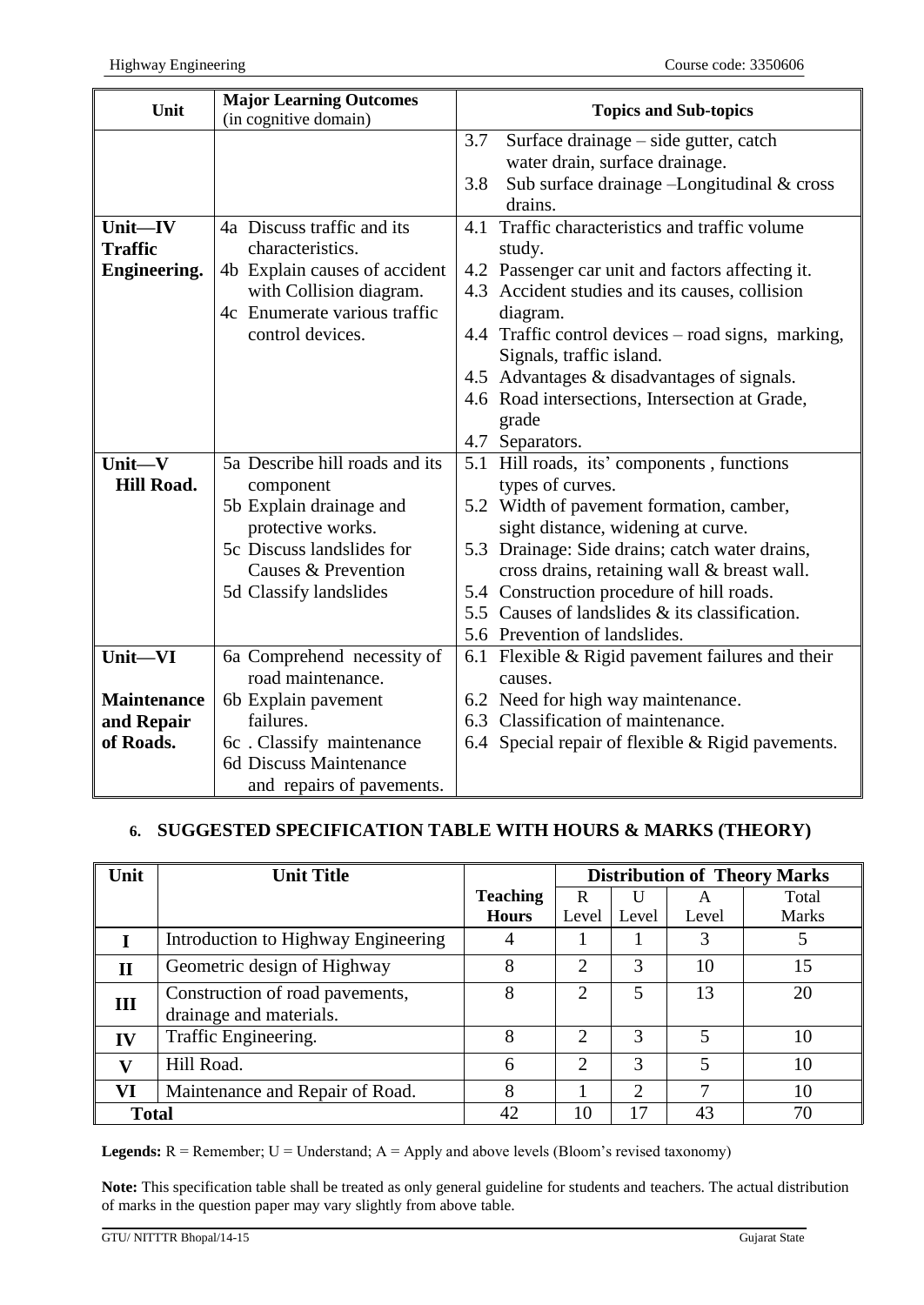## **7. SUGGESTED LIST OF EXERCISES/PRACTICAL**

The practical/exercises should be properly designed and implemented with an attempt to develop different types of practical skills **(Course Outcomes in psychomotor and affective domain)** so that students are able to acquire the programme outcomes. Following is the list of practical exercises for guidance.

**Note**: *Here only course outcomes in psychomotor domain are listed as practical/exercises. However, if these practical/exercises are completed appropriately, they would also lead to development of Programme Outcomes/Course Outcomes in affective domain as given in a common list at the beginning of curriculum document for this programme.* 

*Faculty should refer to that common list and should ensure that students also acquire those programme outcomes/course outcomes related to affective domain.*

| S. No.       | Unit No.     | <b>Practical/Exercise/Project</b><br>(Outcomes in Psychomotor Domain)                                                                                                                                          | Approx. Hrs.<br><b>Required for</b><br><b>Practical</b> | Approx. Hrs.<br><b>Required for</b><br><b>Project</b> |
|--------------|--------------|----------------------------------------------------------------------------------------------------------------------------------------------------------------------------------------------------------------|---------------------------------------------------------|-------------------------------------------------------|
| 1            | L            | Draw the dimensional sketches of cross section of<br>road, road junction, road curve and widening.                                                                                                             | 2                                                       | 0                                                     |
| $\mathbf{2}$ | $\mathbf{H}$ | Demonstration the following tests.<br>- On Aggregate 1. Impact test.<br>2. Crushing test.<br>3. C B R test.<br>On Bitumen 1. Flash & Fire test.<br>$\blacksquare$<br>2. Softening point<br>3. Penetration test | $\mathbf{2}$                                            | $\overline{0}$                                        |
| 3            | IV           | Visit to a road under construction/constructed to<br>study of 1.WBM road 2. Rigid & Flexible<br>pavement for observing the type of Construction<br>with brief report.                                          | 4                                                       | $\theta$                                              |
| 4            | $\mathbf{V}$ | Visit Road construction site to study Equipments.<br>And draw the line sketches of various Equipments<br>and note down their special features and<br>specification.                                            | 4                                                       | $\overline{0}$                                        |
| 5            | VI           | Traffic volume study and its representation on an<br>intersection of road                                                                                                                                      | 8                                                       | 8                                                     |
| 6            | VII          | Seminar                                                                                                                                                                                                        | 8                                                       |                                                       |
|              |              | Total                                                                                                                                                                                                          | 28                                                      | 08                                                    |

### **8. SUGGESTED LIST OF STUDENT ACTIVITIES**

- i. Undertake site visit related to road construction and maintenance work and prepare report.
- ii. Visit to material Testing Laboratory for awareness related to other material Testing
- iii. Visit websites of road construction equipment/heavy earthmover manufacturing companies and prepare a report on different kind of equipments/earthmover being used in road construction.

## **9. SPECIAL INSTRUCTIONAL STRATEGIES (If any)**

- i. Lecture cum demonstration of various types of equipments used in road construction.
- ii. Field demonstration about the maintenance of Roads.